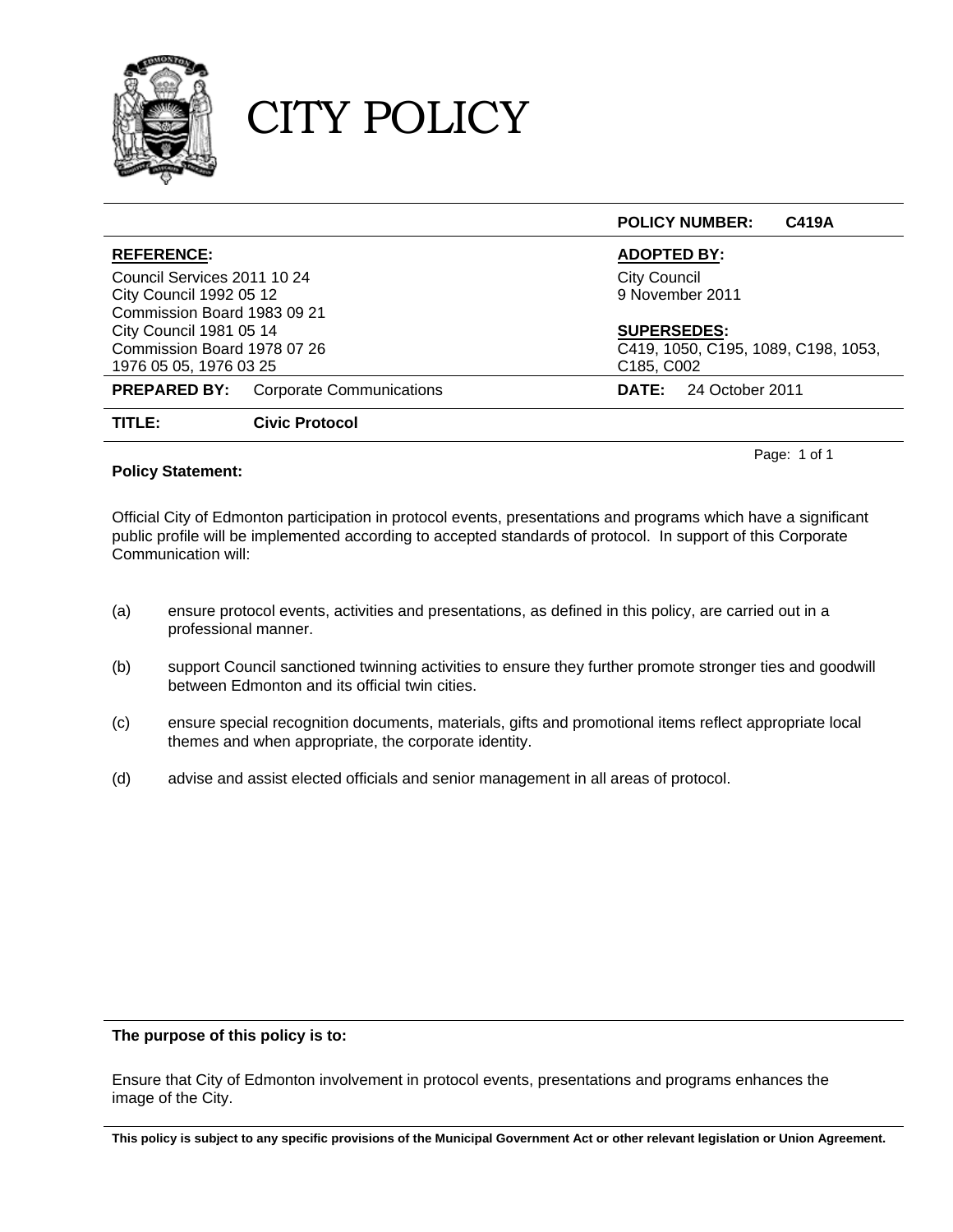

|                                |                       | <b>POLICY NUMBER:</b>  | C419A           |
|--------------------------------|-----------------------|------------------------|-----------------|
| <b>AUTHORITY:</b> City Council |                       | <b>EFFECTIVE DATE:</b> | 9 November 2011 |
| TITLE:                         | <b>Civic Protocol</b> |                        |                 |

### 1. DEFINITIONS

Page: 1 of [6](#page-6-0) 

- 1.01 Protocol: as a code of ceremonial, diplomatic, military or religious etiquette and precedence.
- 1.02 Protocol Events: as any protocol event with multi-departmental and/or broad corporate implications, of significant public profile, requiring official participation by the City of Edmonton and normally involving external dignitaries. This would include: visits of national and international religious leaders, heads of state, political leaders and royalty; high level trade, business or cultural missions; openings of major civic facilities (i.e. City Hall); recognition of professional sports teams or world champion level athletes; Freedom of the City ceremonies; Council Swearing-In Ceremonies; official flag raising ceremonies and official courtesy calls to the Mayor's Office.
- 1.03 Swearing-In Ceremonies: as the public event held in conjunction with City Council's inaugural meeting, and in keeping with the terms outlined in Section 8 of the Procedures and Committees Bylaw.
- 1.04 Official Flag Raisings: as the ceremonial raising of another country's flag on an officially designated flag pole and when an appropriate authority from that country is present.
- 1.05 Freedom of the City: as a traditional and symbolic military ceremony whereby the City of Edmonton grants permission to The Loyal Edmonton Regiment to parade through the city.
- 1.06 Diplomatic Relations: as any formal relationship between the City of Edmonton and another level of government, other municipalities (i.e. Twinning), and major business enterprises/initiatives and any other significant organizations. These relations are corporate in nature and must be officially endorsed by City Council.
- 1.07 Twin Cities: as the diplomatic relationships between Edmonton and its twin cities Hull, Quebec; Nashville, Tennessee; Harbin, People's Republic of China. Twinning relationships, programs, activities guided by Civic Twinning Guidelines approved by City Council.
- 1.08 Program Proposal: as a detailed plan including program, location, budget, gift recommendations, media plan, special protocol requirements and all other necessary elements needed to ensure a successful event.
- 1.09 Special Recognitions: as the official City of Edmonton recognition statement, document, certificate, proclamation, letter or other recognition material.
- 1.10 Dedication Plaque: as a plaque unveiled at the official opening of a City of Edmonton facility, and affixed in a permanent location on the exterior or interior of the building.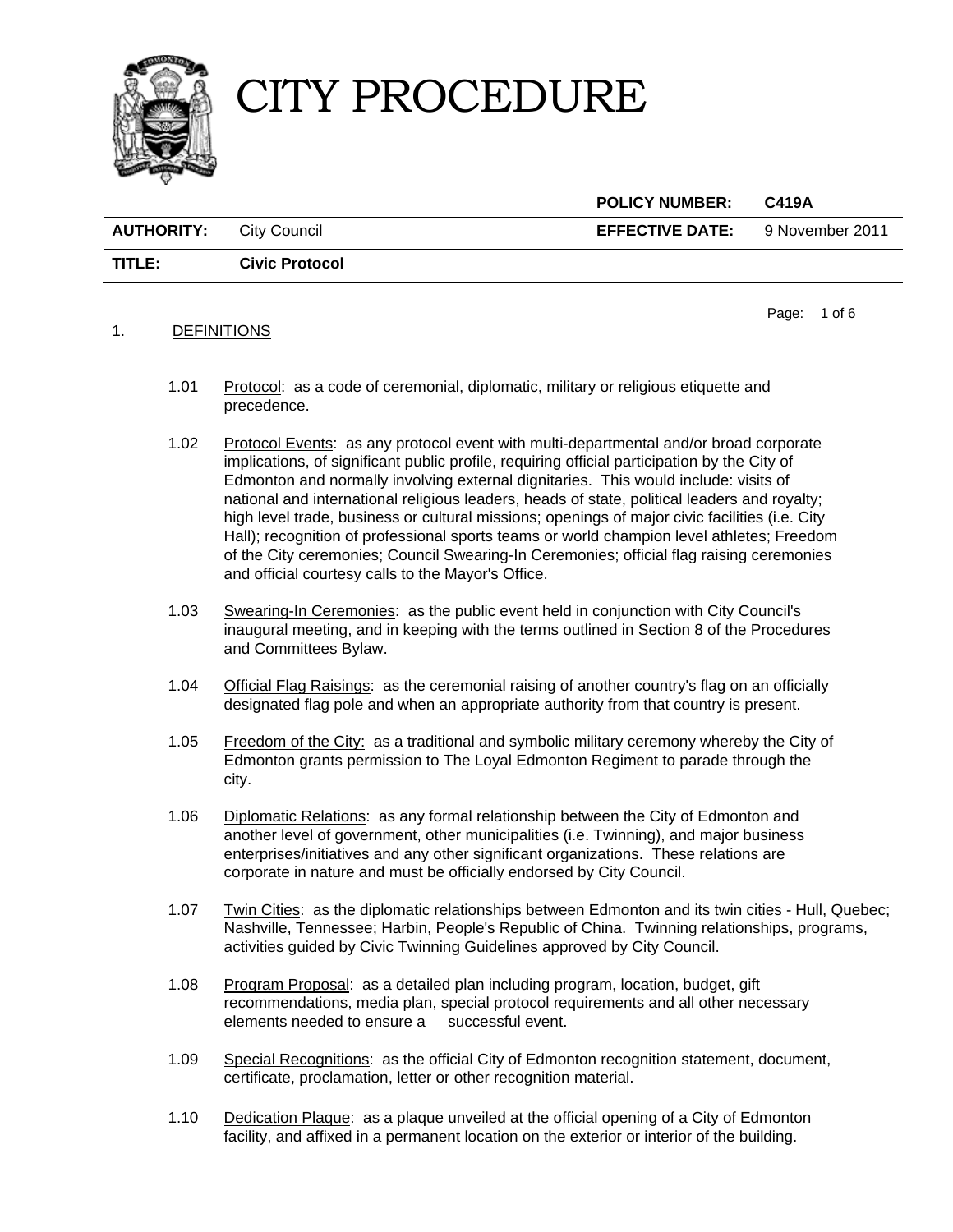

|                                |                       | <b>POLICY NUMBER:</b>                  | C419A |
|--------------------------------|-----------------------|----------------------------------------|-------|
| <b>AUTHORITY:</b> City Council |                       | <b>EFFECTIVE DATE:</b> 9 November 2011 |       |
| TITLE:                         | <b>Civic Protocol</b> |                                        |       |

Page: 2 of [6](#page-6-0) 

 Plaques will recognize at a minimum: the dignitaries who unveiled the plaque (usually Mayor or designate but could include external dignitaries); the date of unveiling; the incumbent Mayor and Aldermen; the architect and prime contractor. The plaque will be produced in compliance with guidelines outlined in the Visual Identification Manual maintained by Corporate Communications.

- 1.11 Corporate Gift Program: as a range of civic gift and promotional items of differing values, representative of the City of Edmonton and for presentation by elected/appointed civic officials.
- 1.12 **Official Gifts Received by City:** as any gift, presented to the Mayor or designate of significant value - historic, monetary (estimated worth of \$300 or more), or prominence (received from heads of state, visiting politicians, national or international dignitaries).
- 1.13 Symbols of the City: as the official City of Edmonton signature, crest, floral emblem, headgear, chain of office, guest book, flag and other symbols officially adopted by the City of Edmonton.

### 2. RESPONSIBILITIES

- 2.01 City Council to:
	- (a) approve this policy and any amendments thereto.
	- (b) approve budget for unforeseen protocol events.
	- (c) approve modifications to existing City Symbols and the development of new City Symbols.
- 2.02 Executive Committee to:
	- (a) recommend to City Council any amendments to this policy.
	- (b) recommend to City Council budget for unforeseen protocol events.
	- (c) recommend to City Council any modifications to existing City Symbols and the development of new City Symbols.
- 2.03 Mayor to:
	- (a) advise the City Manager of upcoming protocol events.
	- (b) approve ongoing program proposals for protocol events.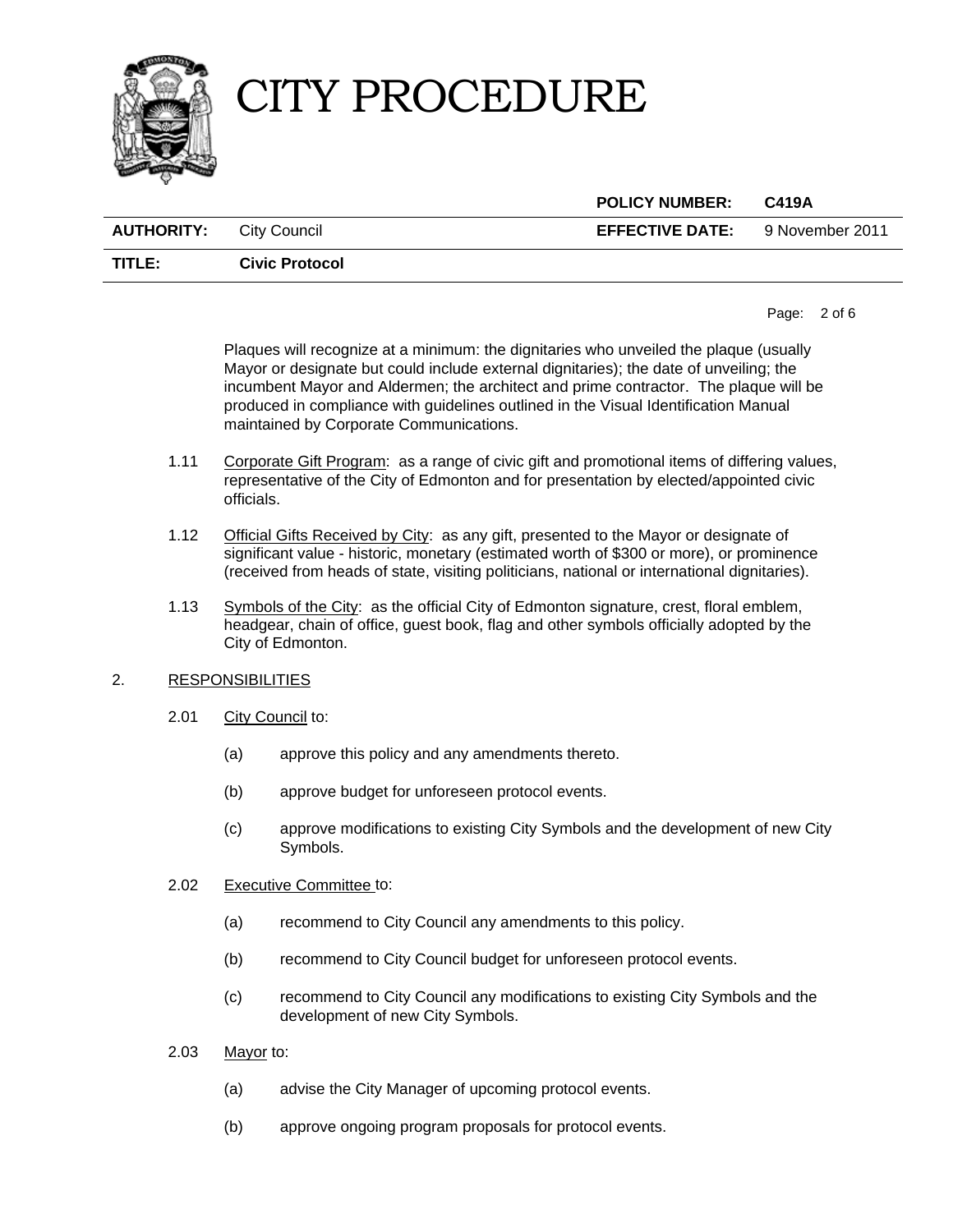



|                                |                       | <b>POLICY NUMBER:</b>  | C419A           |
|--------------------------------|-----------------------|------------------------|-----------------|
| <b>AUTHORITY:</b> City Council |                       | <b>EFFECTIVE DATE:</b> | 9 November 2011 |
| TITLE:                         | <b>Civic Protocol</b> |                        |                 |

Page: 3 of [6](#page-6-0) 

- (c) approve ongoing plans for special recognitions and the Civic Gift Program.
- (d) approve recommended inclusions or exceptions to dedication plaque wording.
- (e) provide Corporate Communications with official gifts received for appropriate display.
- 2.04 City Manager to:
	- (a) recommend to Executive Committee any amendments to this policy.
- 2.05 City Clerk to:
	- (a) administer ongoing budgets, on behalf of City Council, for routine protocol related activities and programs as directed by the Mayor and City Council.
	- (b) recommend to the City Manager any amendments t this policy.
	- (c) approve protocol program elements of Swearing-In Ceremonies.
	- (d) recommend to Executive Committee any modifications to existing City Symbols and the development of new City Symbols.
	- (e) as the custodian of City Symbols, coordinate the maintenance, recording and storage of City Symbols as appropriate.
- 2.06 Department General Managers to:
	- (a) advise Manager of Corporate Communications of protocol events which may have significant public profile and ensure appropriate protocol standards are maintained.
	- (b) produce dedication plaques for city-owned facilities in compliance with minimum requirements outlined in this policy (see 1.10), and in compliance with guidelines outlined in the Visual Identification Manual maintained by Corporate Communications.
	- (c) if required, request advise and support of Corporate Communications on any department-specific protocol event, program or activity.
- 2.07 Chief Officer Administrative Services to:
	- (a) recommend to the City Manager any amendments to this policy.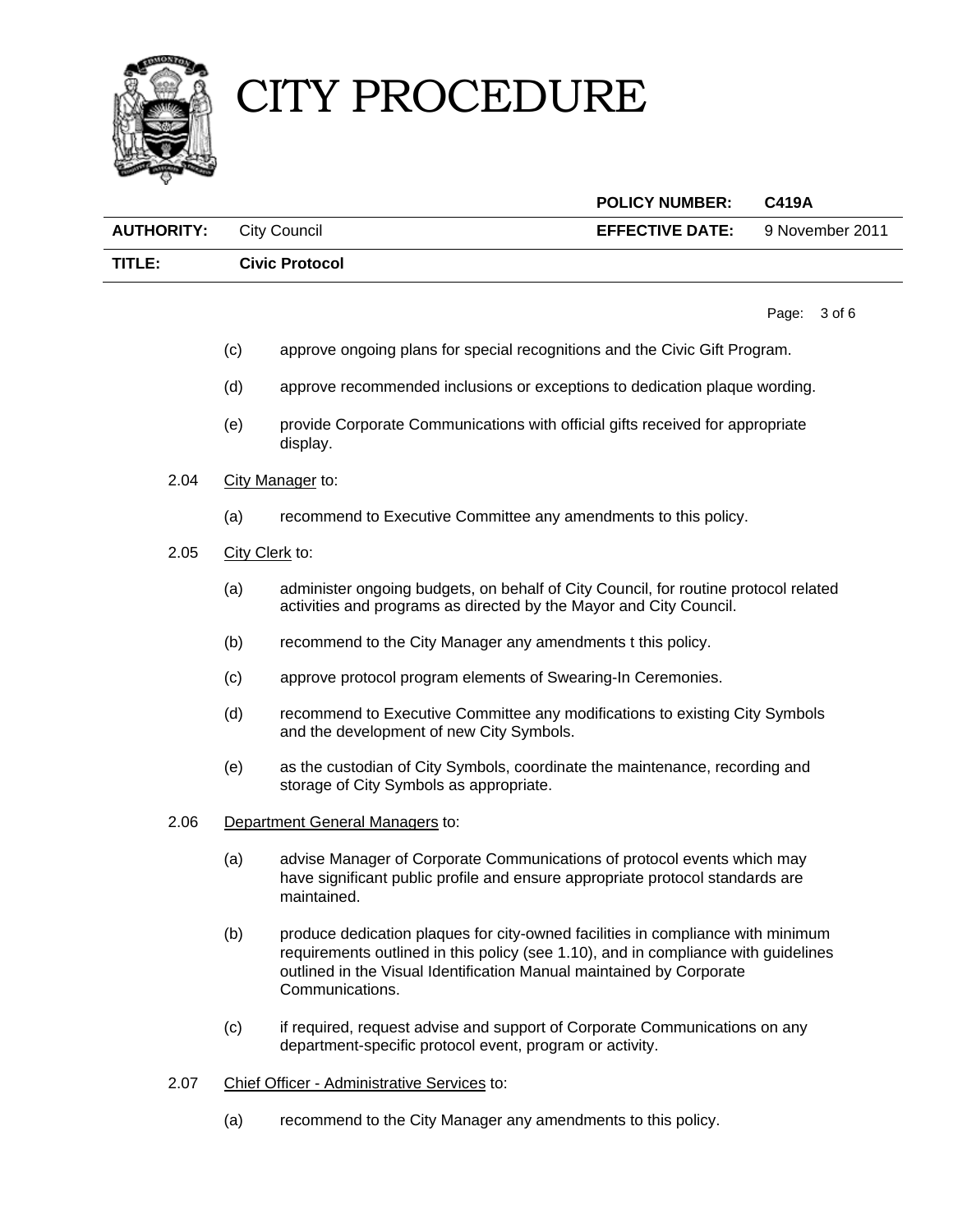



 **POLICY NUMBER: C419A AUTHORITY:** City Council **EFFECTIVE DATE:** 9 November 2011 **TITLE: Civic Protocol**

Page: 4 of [6](#page-6-0) 

- (b) advise the Manager of Corporate Communications of upcoming protocol events.
- (c) recommend to Executive Committee budget for unforeseen protocol events.
- (d) review ongoing programs that support elements of this policy.
- 2.08 Manager of Corporate Communications to:
	- (a) as part of the annual civic budgeting process, prepare plans to support the elements of this policy in which budget is administered by Corporate Communications.
	- (b) prepare, organize and implement all protocol events and special recognitions materials.
	- (c) provide advice and direction on flag and other City Symbol protocol and etiquette.
	- (d) manage the Civic Gift Program.
	- (e) implement the display of appropriate official gifts received by the City.

### 3. PROCEDURES

 Each of the following five areas will be supported with detailed operating procedures outlined in the Corporate Communications Operations Manual.

3.01 Protocol Events

Corporate Communications will:

- (a) upon notice of a protocol event, develop a comprehensive program proposal.
- (b) organize event in consultation with the Mayor's Office, City departments and offices, provincial and federal protocol offices and other groups as required.
- (c) upon completion of protocol event, evaluate results and do appropriate acknowledgments.
- (d) provide ongoing protocol advice and support to civic politicians and civic departments.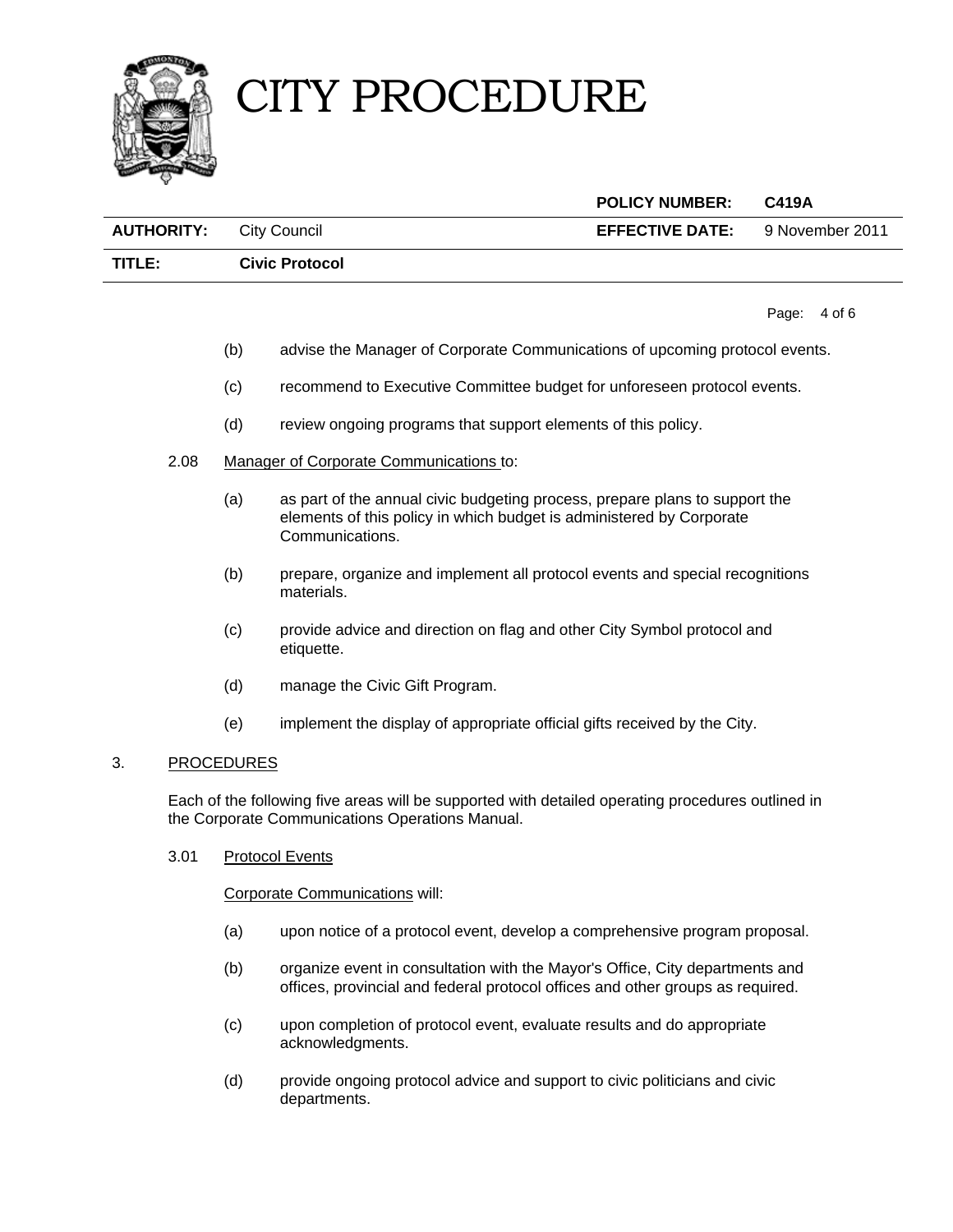

| <b>EFFECTIVE DATE:</b> 9 November 2011 |
|----------------------------------------|
|                                        |
|                                        |

Page: 5 of [6](#page-6-0) 

- (e) provide advise and/or assist, as appropriate, community groups with standard protocol events such as Freedom of the City ceremonies and official flag raisings.
- 3.02 Special Recognitions

### Corporate Communications will:

- (a) review requests for proclamations, congratulatory messages, Mayor's messages, letters of recognition, champions letters, birthday and anniversary greetings received directly or referred from the Mayor or designate.
- (b) in the case of recommended approval provide the Office of the Mayor or designate with document for signature.
- (c) in the case of recommended refusal, provide the Mayor or designate with reasons why, and recommend alternatives if appropriate.

### 3.03 Corporate Gift Program

### Corporate Communications will:

- (a) regularly review the Corporate Gift Program in consultation with the Office of the City Clerk.
- (b) liaise with appropriate civic departments and offices to ensure an effective order/inventory system is in place.
- (c) provide ongoing advice and gift recommendations to the Mayor, Aldermen, City Manager and senior civic officials.
- (d) following each municipal election, survey the Mayor and Aldermen for their assessment of the Corporate Gift Program.

### 3.04 Official Gifts Received by City

### Corporate Communications will:

 (a) upon receipt of official gifts, record and describe gift, its giver and circumstances surrounding presentation; arrange for insurance on gifts of significant value; arrange for appropriate public display and/or archiving.